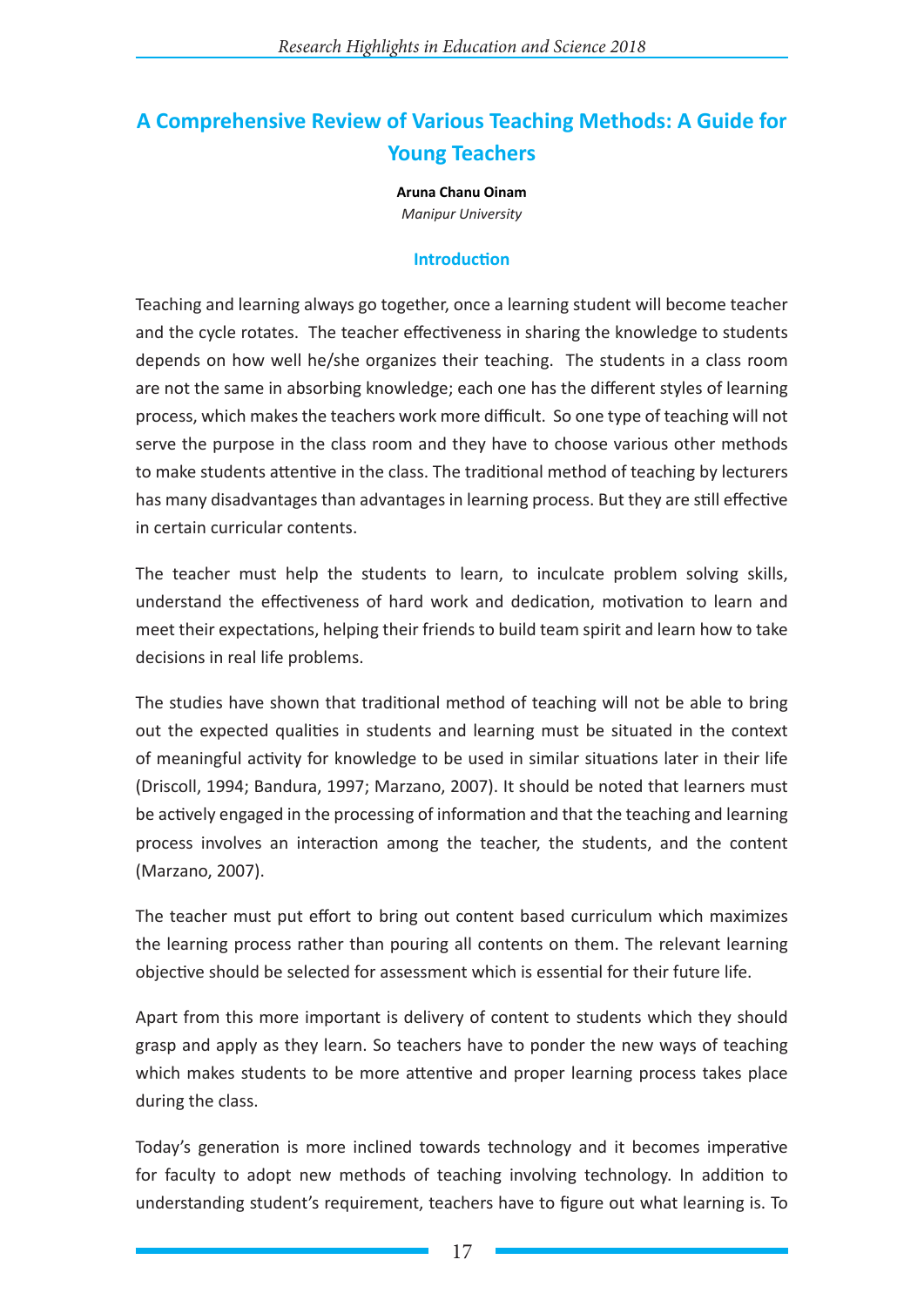know this, they need to comprehend a learning theory.

A learning theory comprises a set of constructs linking observed changes in performance with what is thought to bring about those changes. According to Driscoll (1994), learning theory has three basic elements: 1) Inputs (Motivation and efficacy) 2) Means (Teaching methods, Facilitation, supporting) 3) Outcome (Learning and skills developed).

So one of major component in learning theory is, teaching method which brings fundamental changes in learner and facilitates the process of knowledge transmission.

The teaching process has mainly THREE types:

- 1. Teacher centered methods: Under this method, students simply obtain information from the teacher without building their engagement level with the subject being taught (Boud & Feletti 1999).
- 2. Student centered methods; Most teachers today apply the student-centered approach to promote interest, analytical research, critical thinking and enjoyment among students (Hesson & Shad 2007).
- 3. Teacher and student interactive methods: The method encourages the students to search for relevant knowledge rather than the lecturer monopolizing the transmission of information to the learners. As such, research evidence on teaching approaches maintains that this teaching method is effective in improving students' academic performance (Damodharan & Rengarajan ,1999)

So in this review we are analyzing various teaching methods which can be implemented during teaching process and teachers should apply appropriate teaching methods that best suit their students.

#### **Brief Overview about Learning Styles**

The term, 'learning style' describes an individual's preferred method of gathering, processing, interpreting, organizing and analyzing the information. Different people use various learning styles in order to acquire knowledge, skills and attitudes. Learning style is one of the way in which students begin to focus on the topic, understand and apply new information in real life situations irrespective of their fields.

Each person has a particular set of learning abilities. Educational research shows that "one size does not fit all" (Reigeluth , 1996). In this context, it is of utmost importance that the teachers understand the learning styles of their students and implement proper teaching techniques to have gainful knowledge sharing process with students.

The various studies also concluded that learning styles vary from each student and has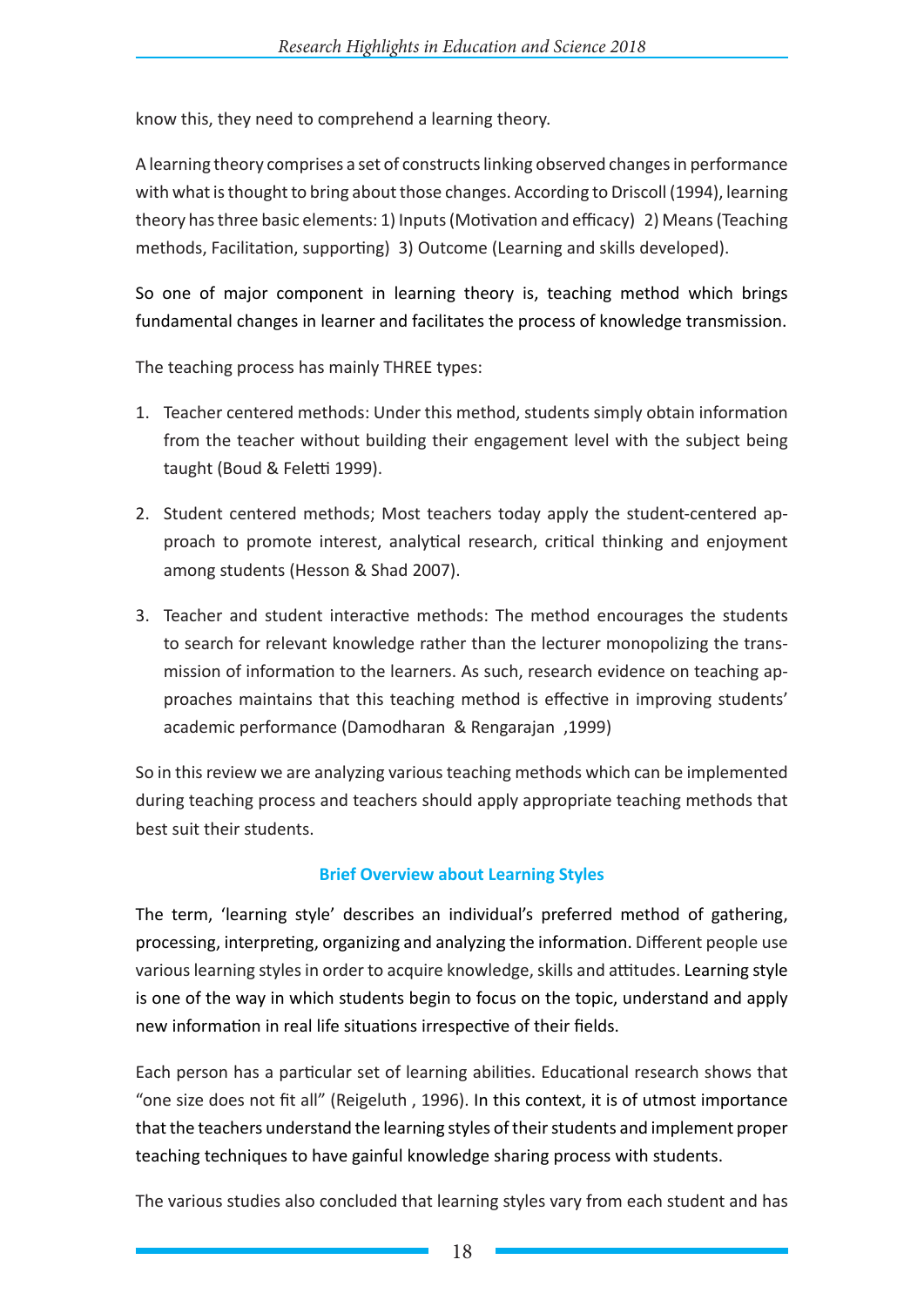direct impact on outcome.

- A study has shown that learning styles are regarded as one of the crucial factors to be taken into account when designing instruction and learning environments (Felder & Brent, 2005).
- The study done by Felder & Henriques, showed that some students prefer to learn by themselves in their own time, in familiar surroundings rather than in groups. Students tend to perceive information differently, such as by viewing and listening, reflective and acting, to reasoning logically and intuitively and also scrutinizing and visualizing" (Felder & Henriques, 1995).
- Another study showed that the learning styles of the students influence their ability to acquire information and respond to the learning environment (Azlinda, 2006) and in addition, students study differently; "what works well for one student may not be beneficial or favourable to another" (Man & Tomoko, 2010).
- The studies also showed that when teaching methods and students learning styles are mismatched lead various adverse effects in learning process which include, less attention in the classroom, students performance got affected, they get disheartened about the course, the curriculum and ultimately leading to drop out from school" (Felder & Spurlin, 2005).

Therefore, teachers should not disregard the importance of choosing the appropriate teaching method to suit students' learning styles, as both teaching and learning styles play a crucial role in learning process and achievement.

#### **Traditional teaching method**

#### **Lecturers:**

Lectures are conducted by teachers and involve mostly one way teaching. Here teacher acts as resource person and students will receive the information. The teacher uses various delivery mediums such as black board and chalk, white board and marker, Overhead projectors (OHP) and power point presentations. In this method the studies have shown that learning mode tends to be passive and the learners play little part in their learning process (Orlich, D. C., Harder, R. J., Callahan, R.C., and Gibson, H.W., 1998). It has been found that the conventional lecture approach in classroom is of limited effectiveness in both teaching and learning process.

Some of advantages are:

• It is needed for larger class strength.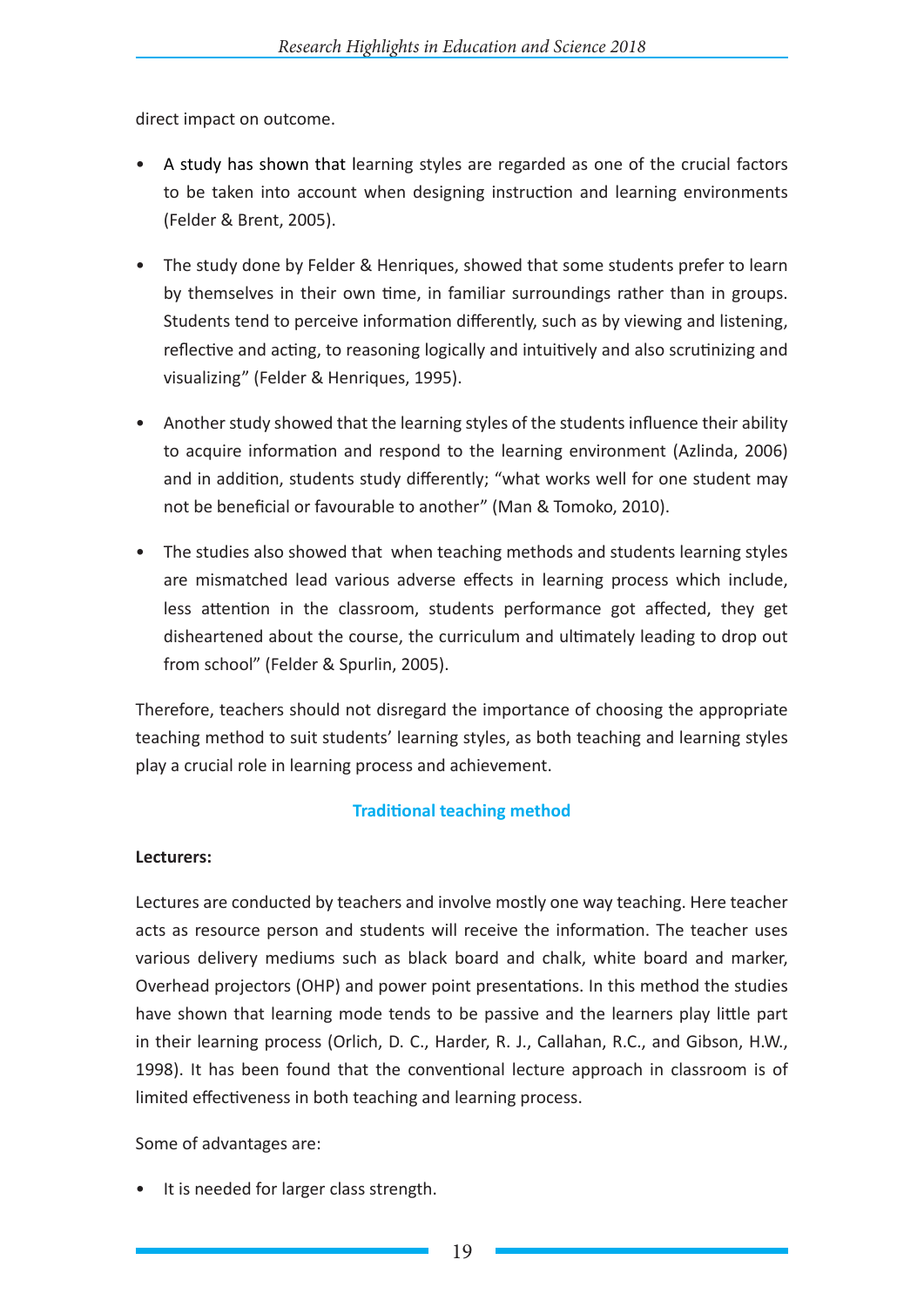- Teacher will act as experienced resource person and students can have certain amount of interaction.
- Teacher will explain all points so that students can understand all components of subjects.
- Teacher finishes the topic in stipulated time.
- Teacher can ask questions to students.
- Teacher will be role model to students.
- Teacher keeps the classroom in order
- Teacher makes sure that all students complete the given activity in the session.

All these points are possible only when students involve themselves in understanding the subject.

#### **The major disadvantages are as follows:**

- Teaching mostly one way as all the information from teacher move towards students.
- Teaching will be monotonous without knowing students response and feedback.
- The material presented is only based on lecturer notes and textbooks.
- Teaching will not have real case interactions.
- The legitimacy of teachers writing on board will have direct impact on their learning outcome.
- Interaction among students will be NIL
- Self-learning to become life-long learners will be absent.
- Students read only for examinations rather than obtaining knowledge to apply in their life. **One way**

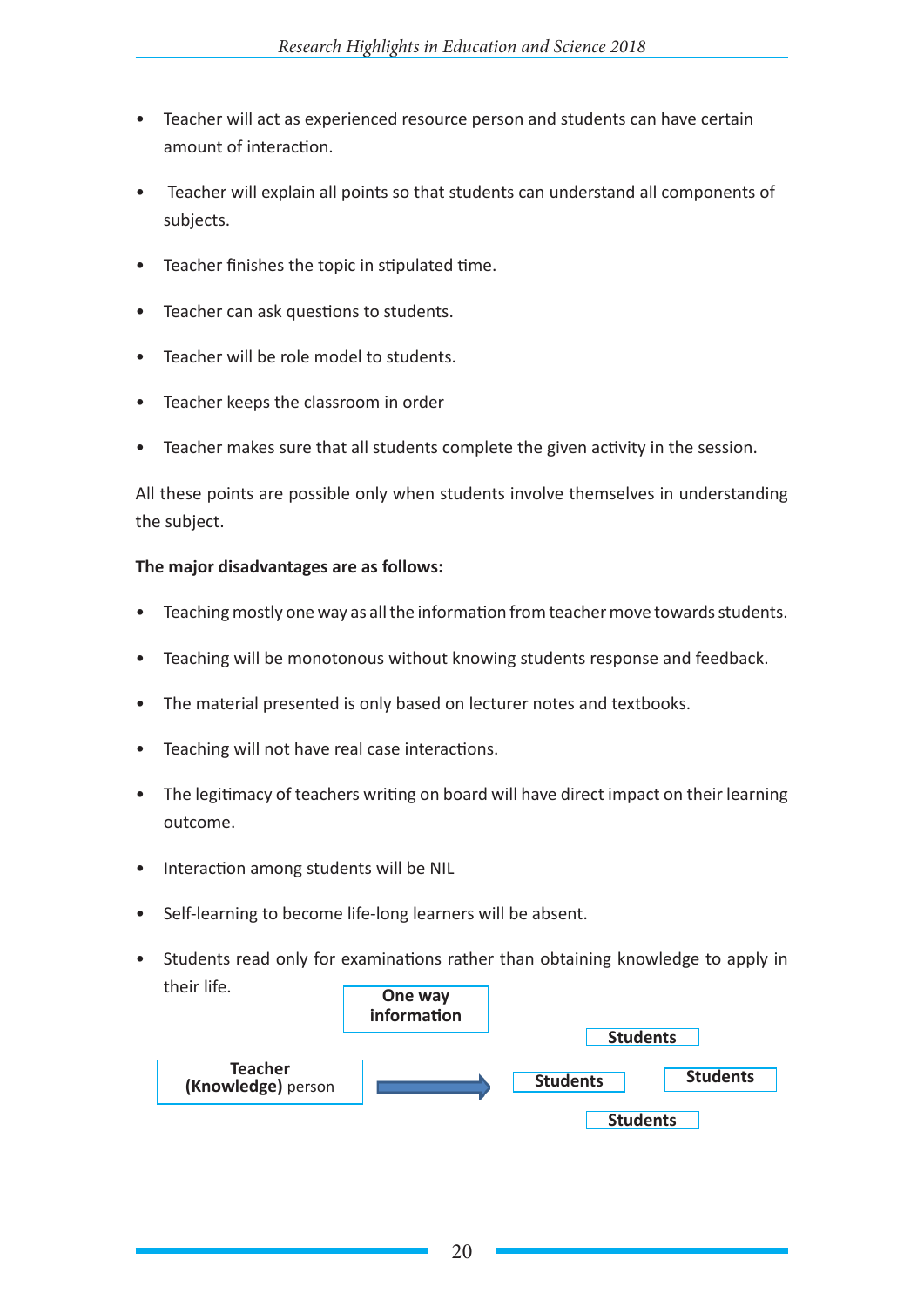## **Teaching using recent techniques:**

Even the traditional teaching lecture methods can be made as interactive sessions using various multimedia resources. The main aim is to keep student alert in the class so that learning can take place. The use of multimedia may in the form of text, videos, audios, images, clip art, flow charts, real case scenarios, problem solving techniques etc. This will have impact on student's creativity, interaction among groups, developing problem solving, communication and analytical skills.



## **Active learning:**

Is a process where student actively involved in learning process in short, active learning requires students to do meaningful learning activities and think about what they are doing (Bonwell & Eison, 1991).

Bonwell and Eison recognized a range of activities that will fall within it. They suggest a spectrum of activities to promote active learning, ranging from very simple (e.g., pausing lecture to allow students to clarify and organize their ideas by discussing with classmates) to more complex (e.g., using case studies as a focal point for decisionmaking).

**Collaborative learning (CL)** According to Online Collaborative Learning in Higher Education it is defined as any instructional method in which students work together in small groups toward a common goal. As such, collaborative learning can be viewed as encompassing all group-based instructional methods, including cooperative learning (Millis, 1998 ; Smith, 1992 ; Cusea,1992 ; Bean ,1996 ; Felder, 2002).

In this educational approach of teaching and learning involves groups of learners working together to solve a problem, complete a task, or bring a consensus outcome. In the CL environment, the learners are challenged both socially and emotionally as they listen to different perspectives, and are required to articulate and defend their ideas. In so doing,

the learners begin to create their own unique conceptual frameworks and not rely solely on an expert's or a text's framework. In a CL setting, learners have the opportunity to converse with peers, present and defend ideas, exchange diverse beliefs, question other conceptual frameworks, and are actively engaged (Srinivas , 2001).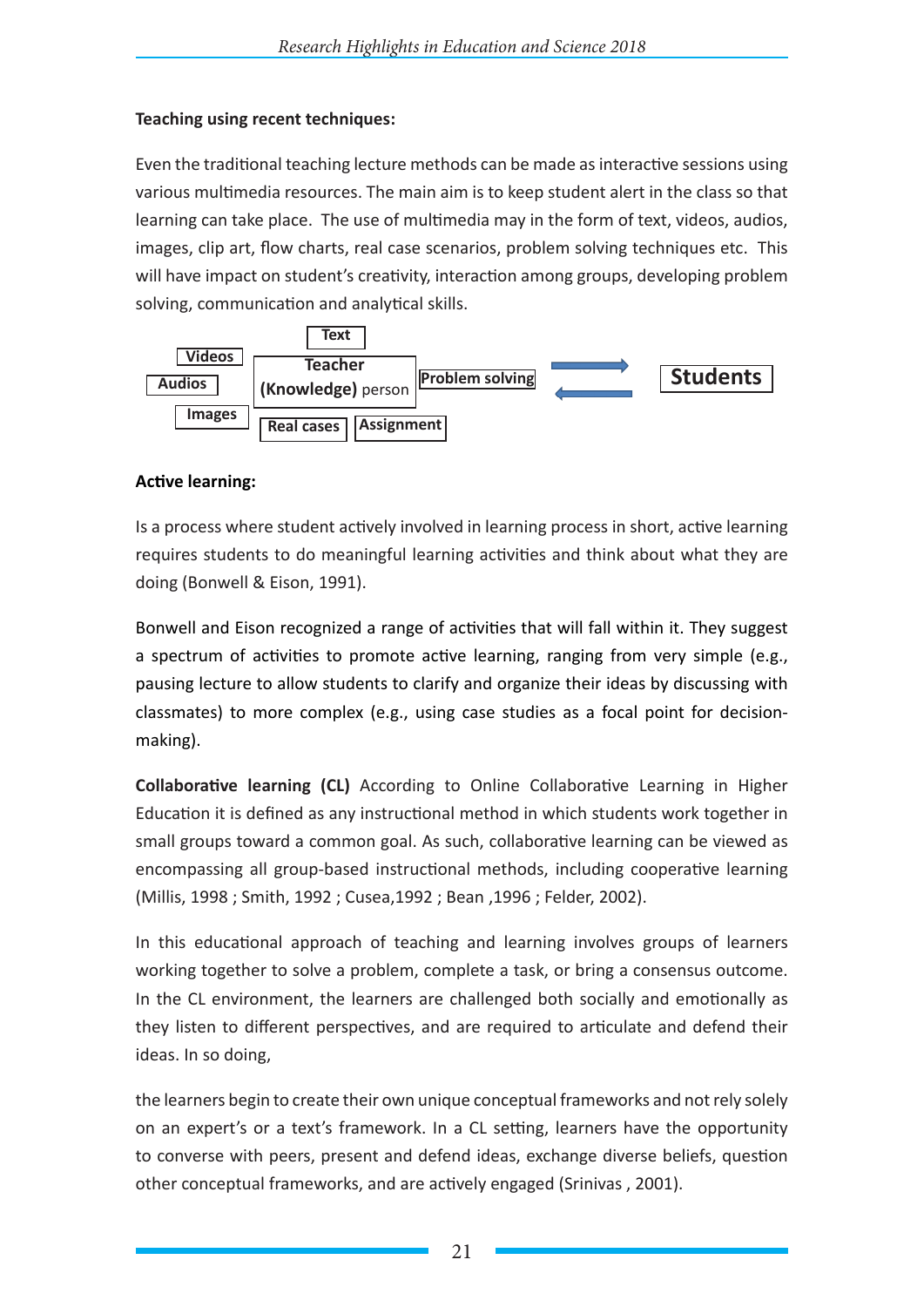#### **Advantages:**

- 1. Along with teaching session allows students group discussion.
- 2. Allows students to do active work on the content by discussing among themselves.
- 3. Students tend to help each other in completing the task may be in the form of case/ short assignment, multiple choice questions, short answers etc.
- 4. Small group discussions help them to retain the information (Johnson, & Johnson, 1986).
- 5. Provides platform for discussions with peers and teacher.
- 6. Promotes critical thinking among students (Gokhale, 1995).

**Cooperative learning** can be defined as a structured form of group work where students pursue common goals while being assessed individually. (Millis, 1998 ; Bruffee, 1995) The most common model of cooperative learning found in the engineering literature is that of Johnson, Johnson and Smith (Panitz ,2003) This model incorporates five specific principles, which are individual accountability, mutual interdependence, faceto- face promotive interaction, appropriate practice of interpersonal skills, and regular selfassessment of team functioning. While different cooperative learning models exist (Feden ,2003 ; Johnson ,1998) the core element held in common is a focus on cooperative incentives rather than competition to promote learning.

The students work in group to complete the task given by the faculty in a particular session. But mere formation of group does not makes students to learn, the teacher has to make students together by giving an opportunity in the task which promotes mutual cooperation. For the same reason teacher has to find a task which benefits them rather than giving an work for completion.

Johnson and Johnson (2009) proposed 5 key points for successful Cooperative learning, they are

- 1. Structuring positive interdependence.
- 2. Promote interaction or the willingness of group members to encourage and facilitate each other's efforts.
- 3. Individual accountability or one's responsibility in their work.
- 4. Developing interpersonal skills.
- 5. Group processing: Involves students reflecting on their progress and their working relationships.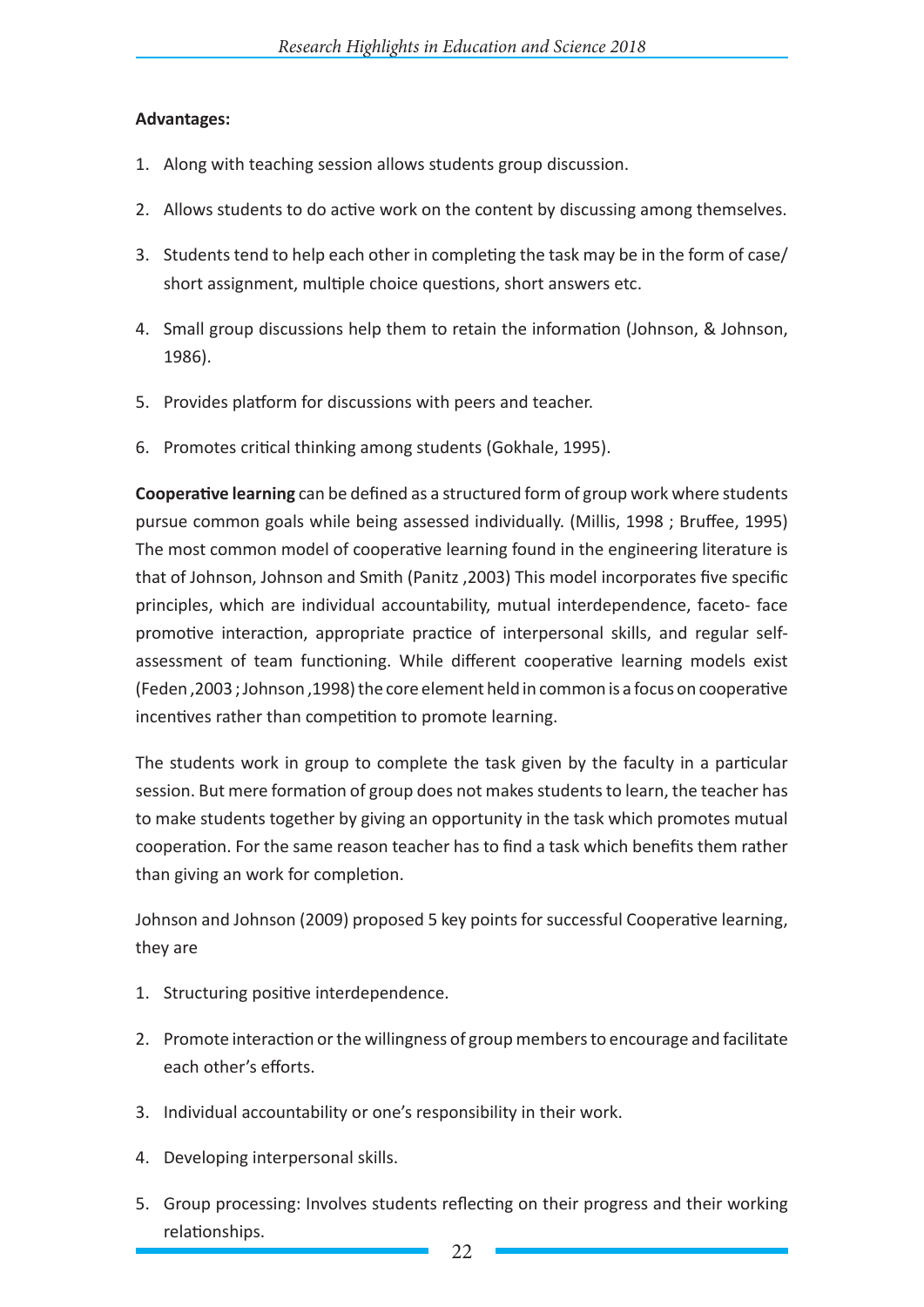**Problem-based learning (PBL)** is an instructional method where relevant problems are introduced at the beginning of the instruction cycle and used to provide the context and motivation for the learning that follows. The student will go through the objectives and search for answers in various books. PBL typically involves significant amounts of self-directed learning on the part of the students (Michael , 2004). The student shares the knowledge gained with their group and thereby achieving their learning outcomes in meaningful way.

#### **Thumb rule for successful PBL are:**

- Identify the proper problem that encourages students to have interaction.
- Faculty should be facilitator and allow students to have discussion
- Allow the students to come up with their objectives.
- Every student should know the relevance of objectives.
- All the students should read the resources for presentations.
- Teacher should be impartial during presentation sessions.
- Give constructive teacher and peer feedback.

**Team Based Learning (TBL):** Parmelee and colleagues defined team-based learning (TBL) as "an active learning and small group instructional strategy that provides students with opportunities to apply conceptual knowledge through a sequence of activities that includes individual work, team work, and immediate feedback." (Parmelee & Michaelsen,2012)

Team-based learning (TBL) possibly relies on small group interaction more heavily than any other commonly used instructional strategy in postsecondary education. Team Based Learning is a structured form of small-group learning that emphasizes student preparation out of classroom and application of knowledge in the classroom. Students are organized strategically into diverse teams of 5-7 students that work together throughout the class and can be used for large class strength also (Brame ,2016).

Team-based learning is a form of cooperative learning that creates an environment that allows learners to develop higher levels of learning (ie, application, analysis, evaluation, creativity).

**Book talk:** In this the students are given common task on particular topics having small groups. But each group will use different books of same topic to find the answers. Later they will have discussion among them about the questions posed by the faculty.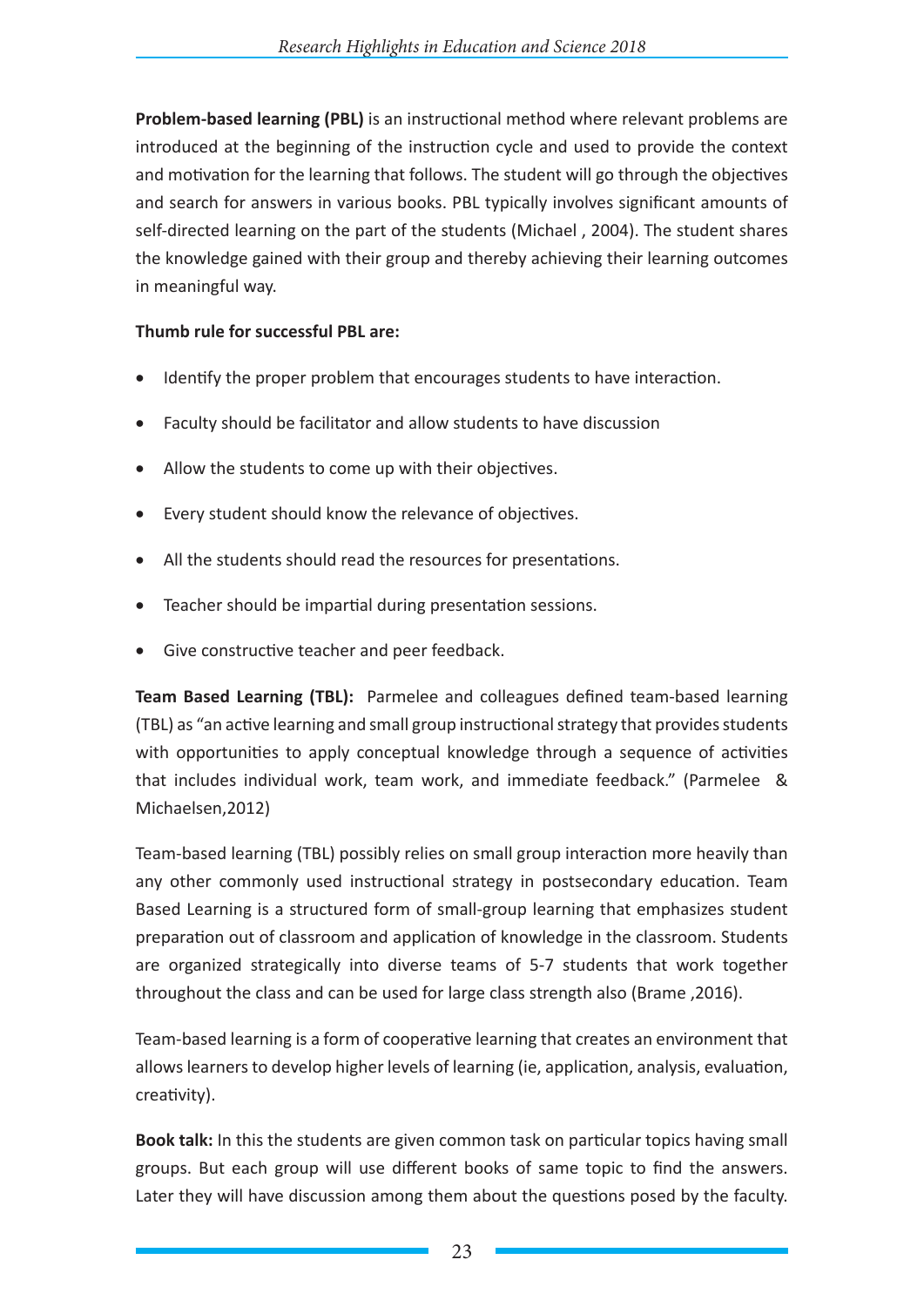

#### **Advantages:**

- $\triangleright$  Students will learn all content information in different books in one session.
- $\triangleright$  Students will interact with each other groups.
- $\triangleright$  Teacher will solve any contradictory statements regarding the questions posed to them.
- $\triangleright$  Students will learn how to find the resource from library.
- $\triangleright$  Teach will have brief session at the end.

#### **Group discussion:**

One of the ways to make all students attentive in the class is to have group discussion. The students are divided into groups of 7-8 and asked to have discussion among the topic. The teachers will facilitate the discussion among students by giving those questions pertaining to the topic. Each group can receive different set of questions and will get the answers using the various resources. After the certain time period all the groups will have discussion among other groups.

The main advantages of this method are that:

- Students will work together and discuss among them self's.
- Attendance will be increased as learning taking place and student feel that they are gaining the knowledge.
- They can have discussion among themselves, across the groups and with teacher to clarify any points.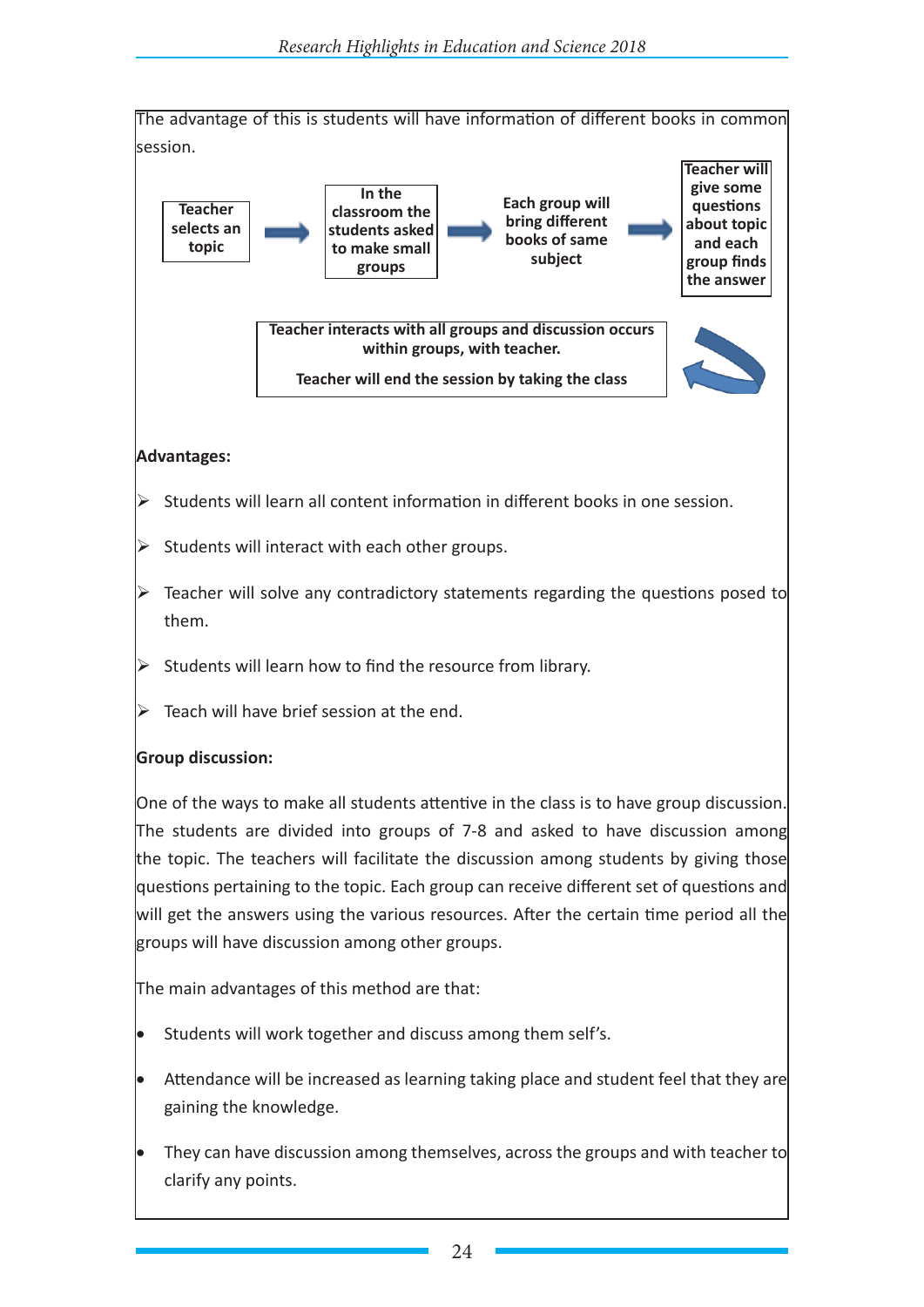- Self-learning promoted
- Students learn to respect other point of views.
- • Students can also make small presentation and present in front of all students so that learning process will be effective.



#### **Seminar presentation:**

A small topic is selected by the faculty and each student will have small topics to present as seminar. The student will take help of faculty to prepare the notes/presentations. The student can add their creative ideas in presentation to make the topic to be understood by other students. This method has advantage that students will go through the topic and makes an effort to understand the topics. Self-learning will be boosted and increases the self confidence in children's. Most importantly the student will use the library for resource finding.

#### **Brain storming sessions:**

This method the faculty will put forward a case/problem/real case scenario to students. The students are allowed to brain storm among themselves to have proper objectives for learning process. The students will interact with each other in responding to the problem and they will find the answers. In this process the students will participate effectively and learning takes place to gain knowledge.

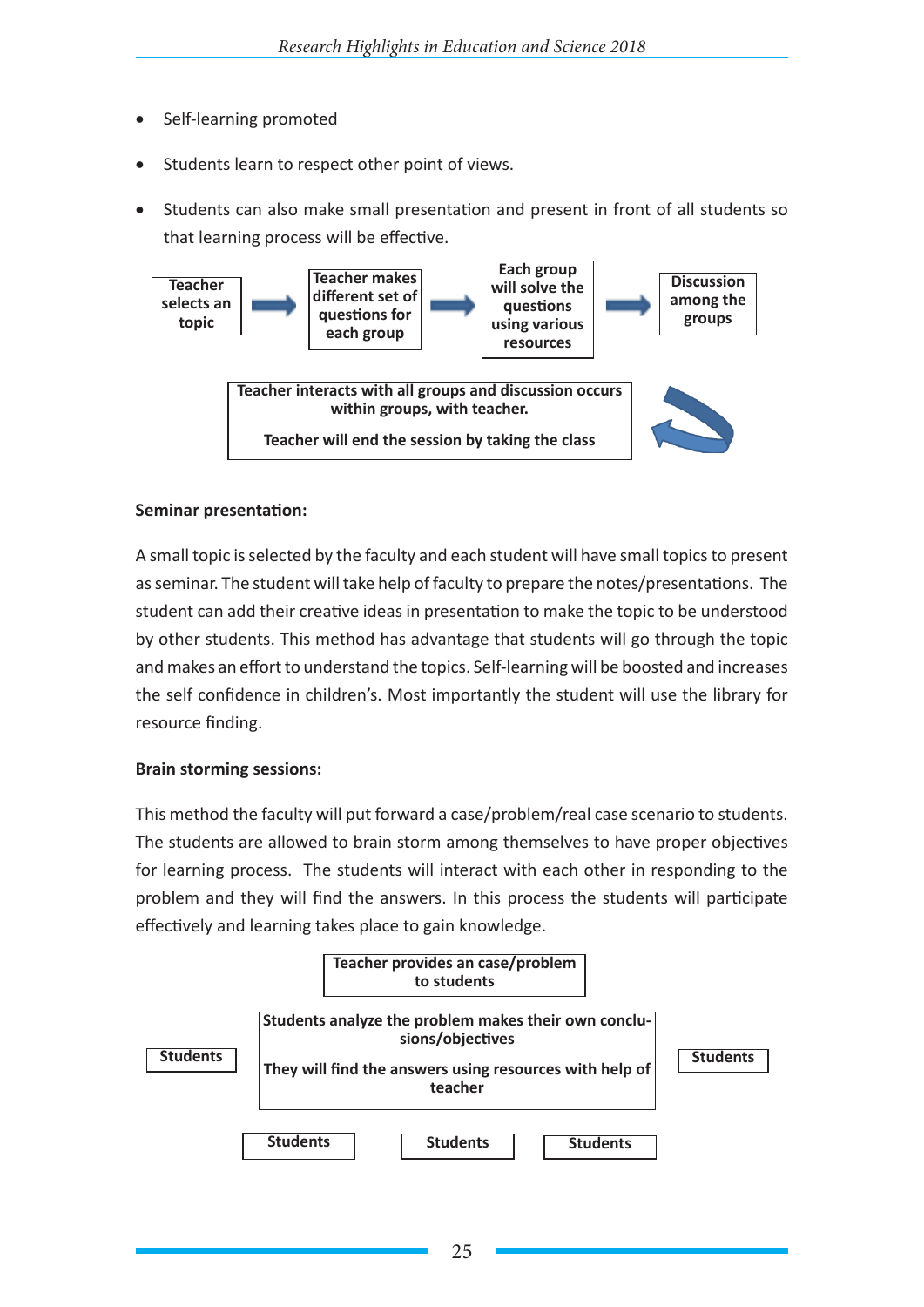#### **Textbook assignments:**

The faculty will assign a topic with certain objectives to all students in the class. The students will be encouraged to read different books and involve their creatively in writing the assignment work with clear understanding of topic. Sometimes teacher can assess their learning process by having viva with indiviusual students. If the topic requires a session the teacher can have interactive class with students as all students were sensitized with the topic.

#### **Flipped room method:**

Flipped classroom is an active, student-centered approach that was formed to increase the quality of learning process within class. Flipped classroom approach active learning session (Tucker, 2012), is a special type of blended learning (Strayer, 2012). It mainly provides preparation time for students about the topic before the course or (Bristol, 2014) and during course applying activities that increase the quality of face to face education (Formica, 2010).

Many researchers have defined flipped classroom in various ways, according to Bishop and Verleger (2013) flipped classroom is a student-centered learning method consisting of two parts with interactive learning activities during lesson and individual teaching bases directly on computer out of lesson.

Mull (2012) defined it as a model that provides students prepare themselves for the lesson by watching videos, listening podcasts and reading articles.

In this approach before the course the students watch theoretical part of lesson via multiple equipment's such as online videos, presentations, learning management systems and take notes, prepare questions about the parts that they do not understand (Kim, 2014). During course they achieve supporting activities such as finding answers together to the questions they prepared before lesson, group working, problem solving, discussion and making an inference (35). Flipped classroom is an approach makes students and teacher responsible for learning process.

#### **Conclusion**

The learning styles of students vary from each other and the teacher has to use various teaching methods for proper transfer of knowledge to students. The main goal of teaching methods is to make student attentive, able to show interest in the topic, grasp the knowledge in the classroom, make them self-leaners with little assistance and thereby make them lifelong learners.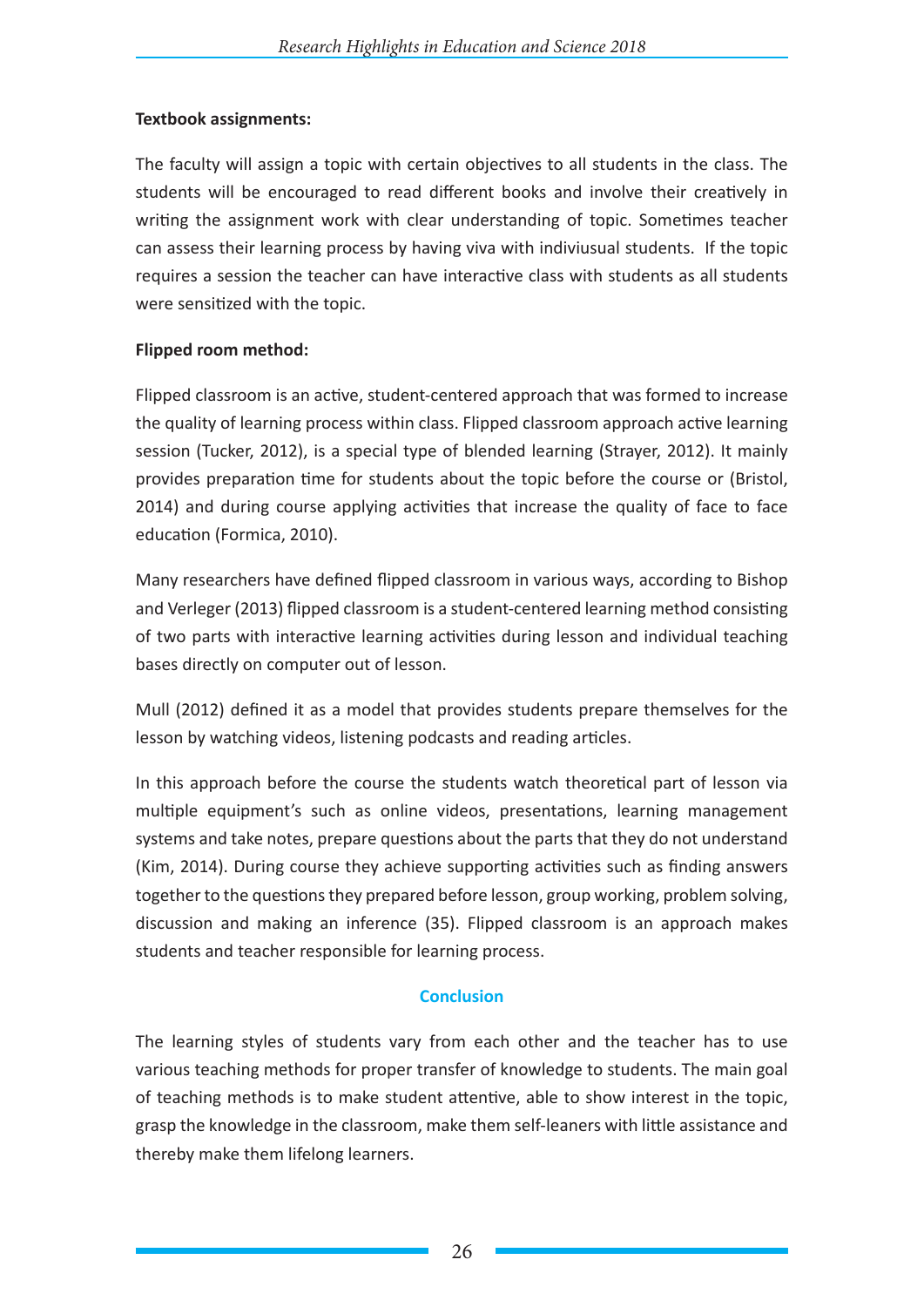#### **References**

- Azlinda A. A. (2006). Learning style adopted by students in learning English as a second language. Unpublished master thesis, Universiti Teknologi Mara, Kuala Lumpur.
- Bandura, A. (1997). *Self-efficacy. The exercise of control*. W.H. Freeman and Com-pany. New York.
- Boud, D. & Feletti, G. (1999), *"The challenge of problem-based learning,"* (2nd Ed.), London, Kogan Page.
- Bonwell, C.C., Eison, J.A. (1991). "Active Learning: Creating Excitement in the Classroom," *ASHEERIC Higher Education Report No. 1*, George Washington University, Washington, DC
- Bean, J. (1996). *"Engaging Ideas: The Professor's Guide to Integrating Writing, Critical Thinking, and Active Learning in the Classroom,"* Josey- Bass Publishers: San Francisco
- Brame, J.C. (2016). Team-based learning, Center for Teaching. The Vanderbilt University. Available at: https://cft.vanderbilt.edu/guides-sub-pages/teambasedlearning/ [Available at: 20-August-2016]
- Bruffee, K. (1995). "Sharing Our Toys: Cooperative Learning Versus Collaborative Learning," *Change*, January/February, 1995, p. 12.
- Bristol, T. J. (2014). Educate, excite, engage. *Teaching and Learning in Nursing, 9*, 43-46.
- Bishop, J. L., & Verleger, M. A. (2013). *The Flipped Classroom: A Survey of the Research*. 120th ASEE Annual Conference & Exposition. Atlanta: GA.
- Cusea, J. (1992). "Collaborative & Cooperative Learning in Higher Education: A Proposed Taxonomy," Cooperative Learning and College Teaching. Vol. 2, No. 2: 2–4.
- Driscoll, M.P. (1994). *Psychology of learning and instruction*. Allyn and Bacon.
- Damodharan V. S. &Rengarajan .V (1999), "Innovative Methods of Teaching," NationalResearchCouncil, Educational Journal Publication.
- Felder, R.M. & Brent, R. (2005). Understanding Student Differences. *Journal of Engineering Education, 94* (1), 57-72.
- Felder, R.M. & Henriques, E.R. (1995) Learning and teaching styles in foreign and second language education. Foreign Language Annals. In Azlinda Abdul Aziz. (Ed). *Learning style adopted by students in learning English as a second language*. (pp.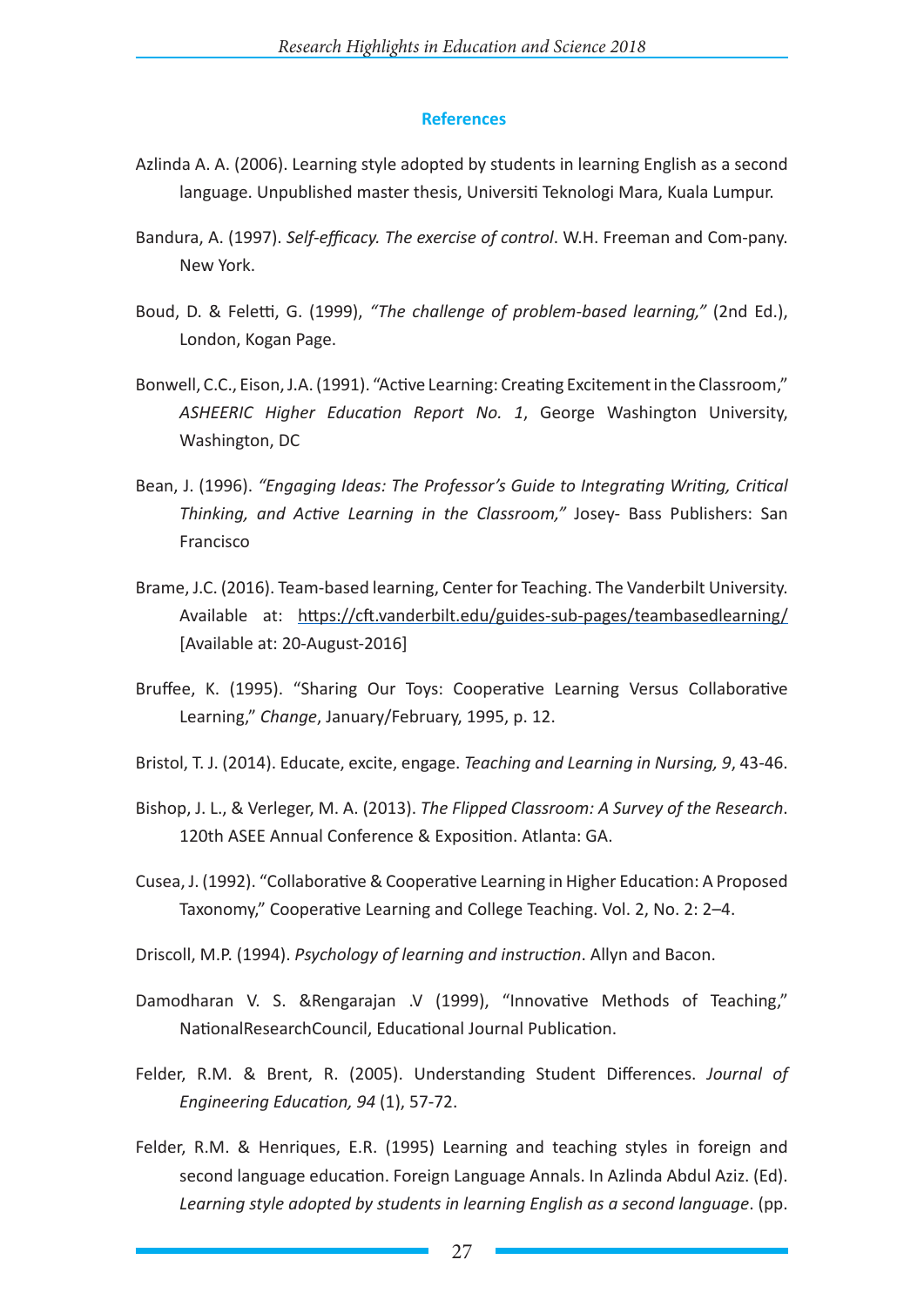1-91). Unpublished master thesis, Universiti Teknologi Mara, Kuala Lumpur.

- Felder, R.M. & Spurlin, J. (2005). Applications, reliability and validity of the index of learning styles. *International Journal of Engineering Education, 21*(1),103-112.
- Felder, R., Brent, R., and Stice, J. (2002). *"National Effective Teaching Institute: Workshop Materials,"* 2002 American Society for Engineering Education Annual Conference, Montreal, Quebec, Canada
- Formica, S.P., Easley, J.L. & Spraker, M.C., (2010). Transforming common-sense beliefs into Newtonian thinking through just-in- time teaching. *Phys. Educ. Res. 6*, 1–7.
- Feden, P., and R. Vogel (2003). *Methods of Teaching: Applying Cognitive Science to Promote Student Learning*, McGraw Hill Higher Education
- Gokhale, A.A. (1995). Collaborative learning enhances critical thinking. J*ournal of Technology education. 7*(1), Retrieved 5 Nov. 2011, from: http://scholar.lib.vt.edu/ ejournals/JTE/v7n1/gokhale.jte-v7n1.html.
- Hesson, M. & Shad, K.F. (2007), "A student-centered learning model," *American Journal of Applied Sciences*, 628-636.
- Johnson, D., & Johnson, F. (2009). *Joining together: Group theory and group skills* (10th ed.). Upper Saddle River, N.J: Pearson Education.
- Johnson, R.T. & Johnson, D.W. (1986). Action Research: Cooperative Learning in the Science Classroom. *Journal of Science and Children, 24*(2), pp. 31–32.
- Johnson, D.W., Johnson, R.T. & Smith, K.A. (1998). *Active Learning: Cooperation in the College Classroom*, 2nd ed., Interaction Book Co., Edina, MN
- Kim, M. K., Kim, S. M., Khera, O., & Getman, J. (2014). The experience of three flipped classrooms in an urban university: An exploration of design principles. *Internet and Higher Education, 22*, 37–50.
- Marzano, R.J. (2007). *The Art and Science of Teaching. A Comprehensive Frame-work for Effective Instruction*. ASCD. United. States.
- Man, P.C. & Tomoko, N. (2010). A study of Chinese and Japanese college students L2 learning styles. *Asian Culture and History*. 2 (2), 30- 35. [Electronic version]. Retrieved December 2011, from www.ccsenet.org/journal/index.php/ach/ article/download/.../5171.